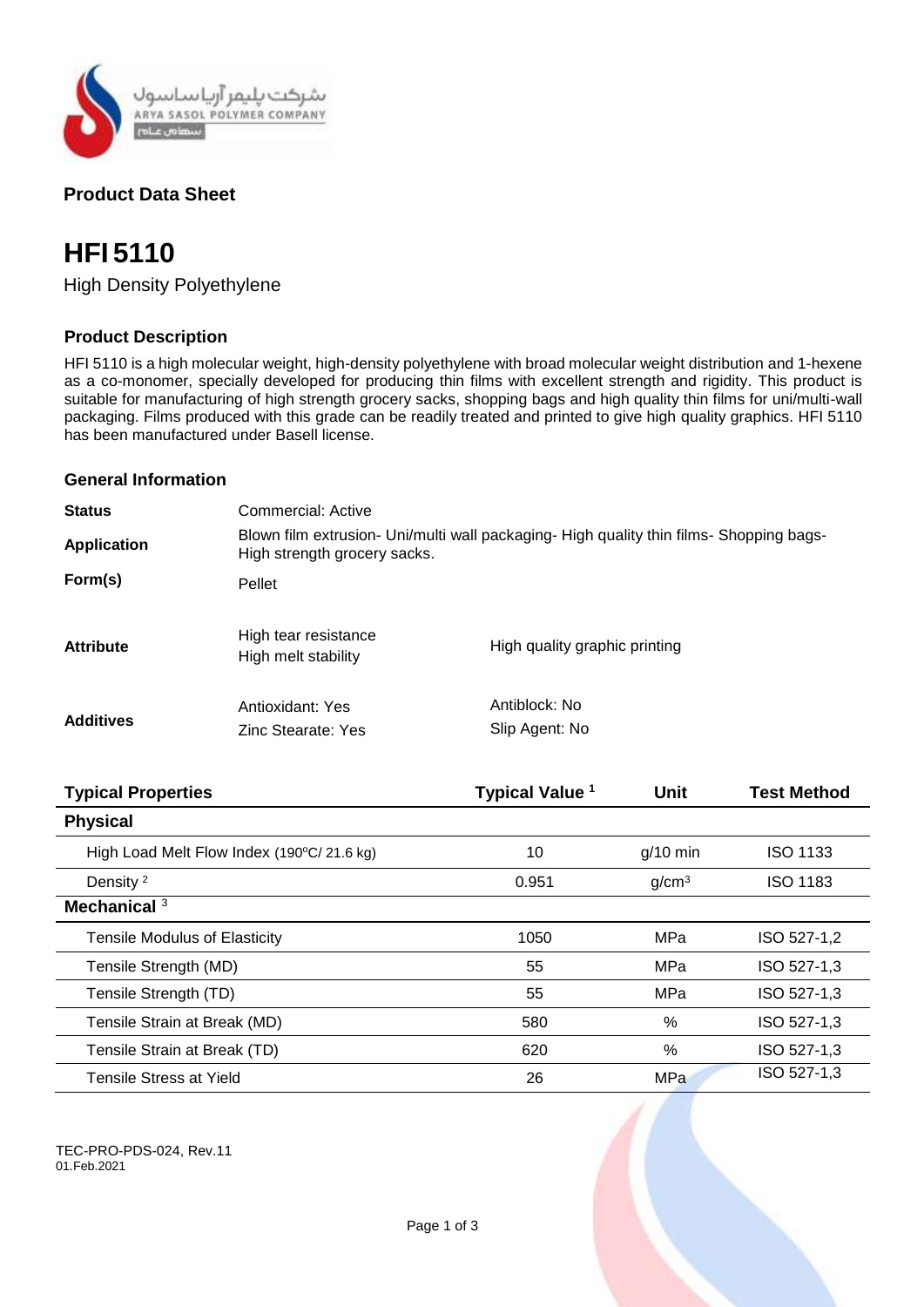

| Tensile Strain at Yield                     | 10                 | %  | ISO 527-1,3     |
|---------------------------------------------|--------------------|----|-----------------|
| Elmendorf Tear Strength (MD)                | 250                | mN | ISO 6383-2      |
| Elmendorf Tear Strength (TD)                | 800                | mN | ISO 6383-2      |
| <b>Thermal</b>                              |                    |    |                 |
| <b>Melting Temperature</b>                  | 132                | °C | <b>ISO 3146</b> |
| Vicat Softening Temperature (Method A/10N)  | 127                | °C | <b>ISO 306</b>  |
| Recommended Process Conditions <sup>4</sup> |                    |    |                 |
| Extruder temperature profile: 200-235 °C    | Blow up ratio: 3-5 |    |                 |
|                                             |                    |    |                 |

#### Film thickness: 15-50 μm

1. Typical values: these are not to be construed as specifications.

2. The density parameter was determined on compression-molded specimens, which were prepared in accordance with procedure C of ASTM D4703, Annex A1.

3. Properties are based on 20 μm blown film produced at a melt temperature of 220°C and 3 BUR using 100% HFI5110 resin. Modulus property is based on compression-molded specimens, which were prepared in accordance with procedure B of ASTM D4703, Annex A1.

4. Please note that, these processing conditions are recommended by manufacturer only for 100% HFI5110 resin (not in the case of blending with any other compatible material), therefore because of the many particular factors which are outside our current knowledge and control and may affect the use of product, no warranty is given for the foregoing data. Moreover, the specific recommendations for resin type and processing conditions can only be made when the end use, required properties and fabrication equipment are known.

# **Further Information**

#### **Health and Safety**

The resin is manufactured to the highest standards, but special requirements apply to certain applications such as food end-use contact and direct medical use. Specific information on regulatory compliance can be requested via customer.

Molten polymer may be degraded if it is exposed to air during any of the processing and off-line operations. The products of degradation may have an unpleasant odor. In higher concentrations they may cause irritation of the mucus membranes. Fabrication areas should be ventilated to carry away fumes or vapors. Legislation on the control of emissions and pollution prevention should be observed. Workers should be protected from the possibility of skin or eye contact with molten polymer.

The resin will burn when supplied with excess heat and oxygen. It should be handled and stored away from contact with direct flames and/or ignition sources. While burning, the resin contributes high heat and may generate a dense black smoke.

Recycled resins may have previously been used as packaging for, or may have otherwise been in contact with, hazardous goods. Converters are responsible for taking all necessary precautions to ensure that recycled resins are safe for continued use.

The detailed information about safety, handling, individual protection and waste disposal is provided in the relevant Safety Data Sheet. Additional specific information can be requested via customer.

#### **Conveying**

Conveying equipment should be designed to prevent accumulation of fines and dust particles. These particles can, under certain conditions pose an explosion hazard. We recommend that the conveying system will be equipped with adequate filters and be operated and maintained in the way that ensure no leaks develop.

TEC-PRO-PDS-024, Rev.11 01.Feb.2021